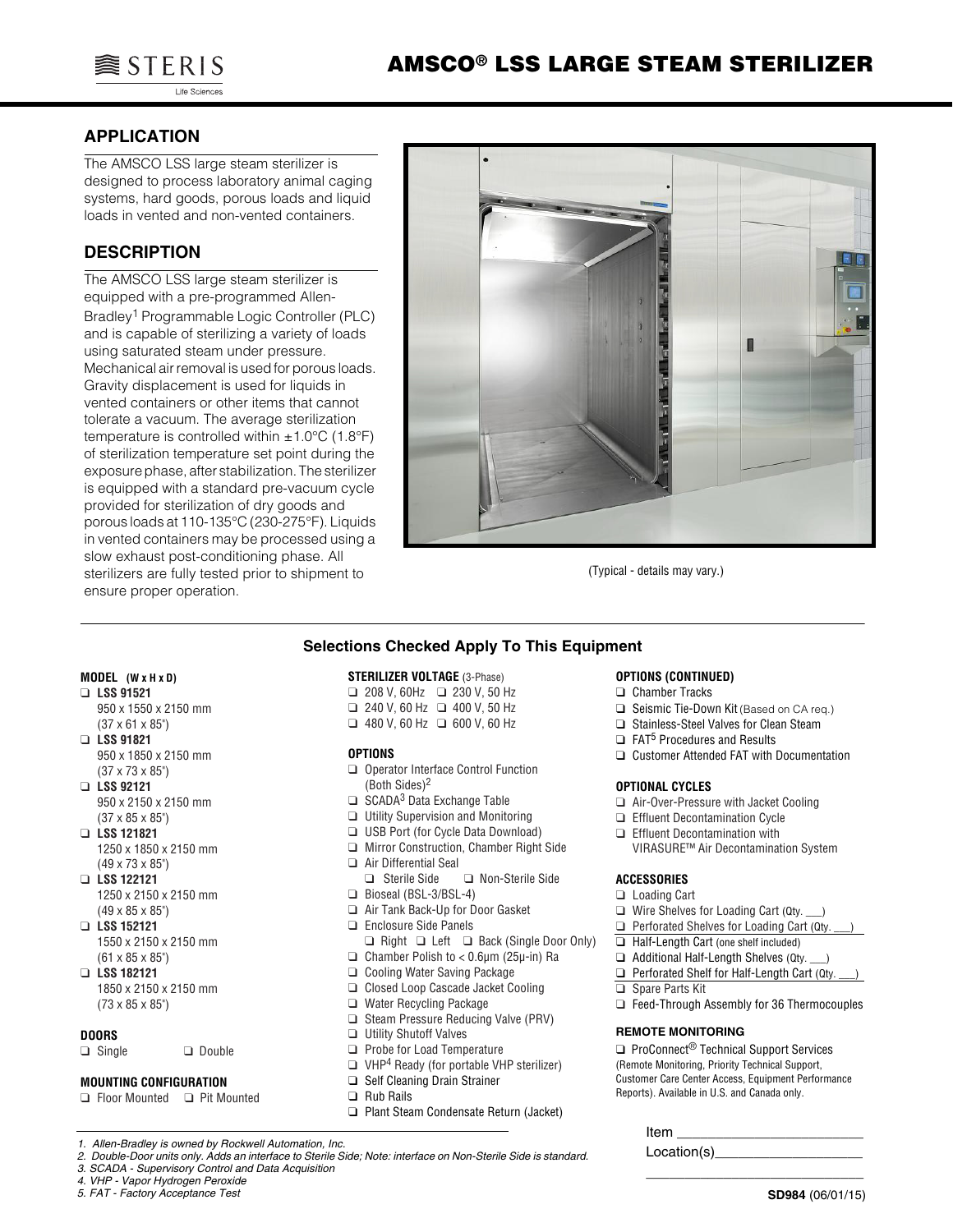# **STANDARDS**

The sterilizer is manufactured in an ISO 9001, ASME Section VIII Division 1, PED Module H/H1 and EN ISO 3834-2 certified facility and meets applicable requirements of the following listings and standards. *Note: Equipment is provided with either ASME or PED stamped pressure vessel.*

## **NORTH AMERICA**

- **Underwriters Laboratory (UL) Standard UL61010-1** (Local inspection required for full UL Stamp)
- **ASME Code, Section VIII, Division 1** for unfired pressure vessels
- **Seismic Pre-approval R-0272 and R-0275**, California Administrative Code for Seismic Stress Calculations
- **CSA 61010-1**  (Local inspection required for full CSA compliance)
- **CRN** available upon request for pressure vessels in Canada

## **EUROPE**

- **CE Compliance**
	- **Pressure Equipment 97/23/EC (PED)**
	- **Machine Directive 2006/42/EC**
	- **Low Voltage Directive 2006/95/EC**
	- **Electromagnetic Compatibility Directive (EMC) 2004/108/EC**
- **EN60204-1**

# **FEATURES**

This section covers four categories of features.

- **Safety Features**
- **Standard Features**
- **Energy and Water Conservation Features**
- **Optional Features**

# **Safety Features**

**Emergency stop button, located on non-sterile end (and** sterile end if double door unit) of sterilizer, returns valves to safe condition and halts cycle processing when pressed. Once released, the operator chooses to either abort or continue cycle operation.

**Compressed air tank (optional)** provides air pressure to door seals for a period of at least 1 hour if the normal air pressure falls below minimal supply pressure. A manual connection on the air tank is provided to provide indefinite air pressure to the gasket using an air compressor or gas cylinders.

**Security access codes** provide restricted access of unauthorized users to critical operational modes. Five access levels are available:

- 1. Operator level password **(level 1)** permits user to select a cycle, start a cycle, acknowledge alarms, view cycle parameters and manually print reports;
- 2. Supervisor level password **(level 2)**, in addition to level 1, permits user to edit cycle parameters, edit the Proportional Integral Derivative (PID) parameters;
- 3. Calibrator level password **(level 3)**, in addition to level 2, permits user to calibrate instruments;
- 4. Service level password **(level 4)**, in addition to level 3, permits user to view inputs, view system diagnosis, activate/ deactivate outputs, edit common settings and change date/ time;
- 5. Administrator level password **(level 5)**, in addition to level 4, permits user to configure user names and edit passwords.

**Door sensing device** automatically stops chamber door movement if an obstruction is detected while door is closing.

**Door interlock (double door units only)** allows only one door to be opened at a time, and during processing, prevents either door from being opened until the sterilization cycle completes or is aborted. The door opening/closing sequencing logic can be configured.

**Pressure relief devices** on chamber and jacket limit pressure buildup so rated pressure of vessel is not exceeded.

**Steam valve interlock** prevents the steam valve from opening when the door is open.

**Pressure interlock** prevents the user from opening the door when the unit is above or below atmospheric pressure.

**Chamber level switch** prevents the chamber door from opening when liquid is detected in the drain.

## **Standard Features**

**Modular construction** is used in building the sterilizer. The sterilizer is designed and manufactured with a piping skid separate from the chamber to facilitate easy ingress. The sterilizer ships in two crates.

#### *NOTE: Crates are not designed for outdoor storage.*

**Control system** is mounted in an integral cabinet and configured with an Allen-Bradley PLC. The controller monitors and controls all sterilizer operations and functions; and allows up to 20 sterilizing cycles to be configured to meet the specific processing requirements.

**Operator interface** consists a touch-sensitive color screen and integral impact printer located on the main operating (nonsterile) end of the sterilizer. All sterilizer functions, including cycle initiation and cycle configuration, are performed using the touch screen. Displayed messages are complete phrases with no codes that need to be cross-referenced. The screen also displays any abnormal (alarm) conditions that may exist in or out of a cycle.

If the sterilizer is equipped with double doors, indicator lights for cycle status and alarms are provided on non-operating end.

A 42-column impact printer provides real-time process data and alarm information in a comprehensive batch report.

**Chamber and jacket pressure gauges** are mounted on the loading side (non-sterile end) of the unit. Pressure is displayed in bar/psi. If the sterilizer is equipped with double doors, an additional chamber pressure gauge is provided on the unload side (sterile end) of the sterilizer.

**Resistance Temperature Detector (RTD)** is installed in the chamber drain line to sense and control temperature variations within chamber. The signals provide accurate control inputs and readouts throughout entire cycle.

**Dry contacts for door open/close, unit on/off and alarm status** can be connected to communicate the door position, and unit's power and alarm status to facility's monitoring system.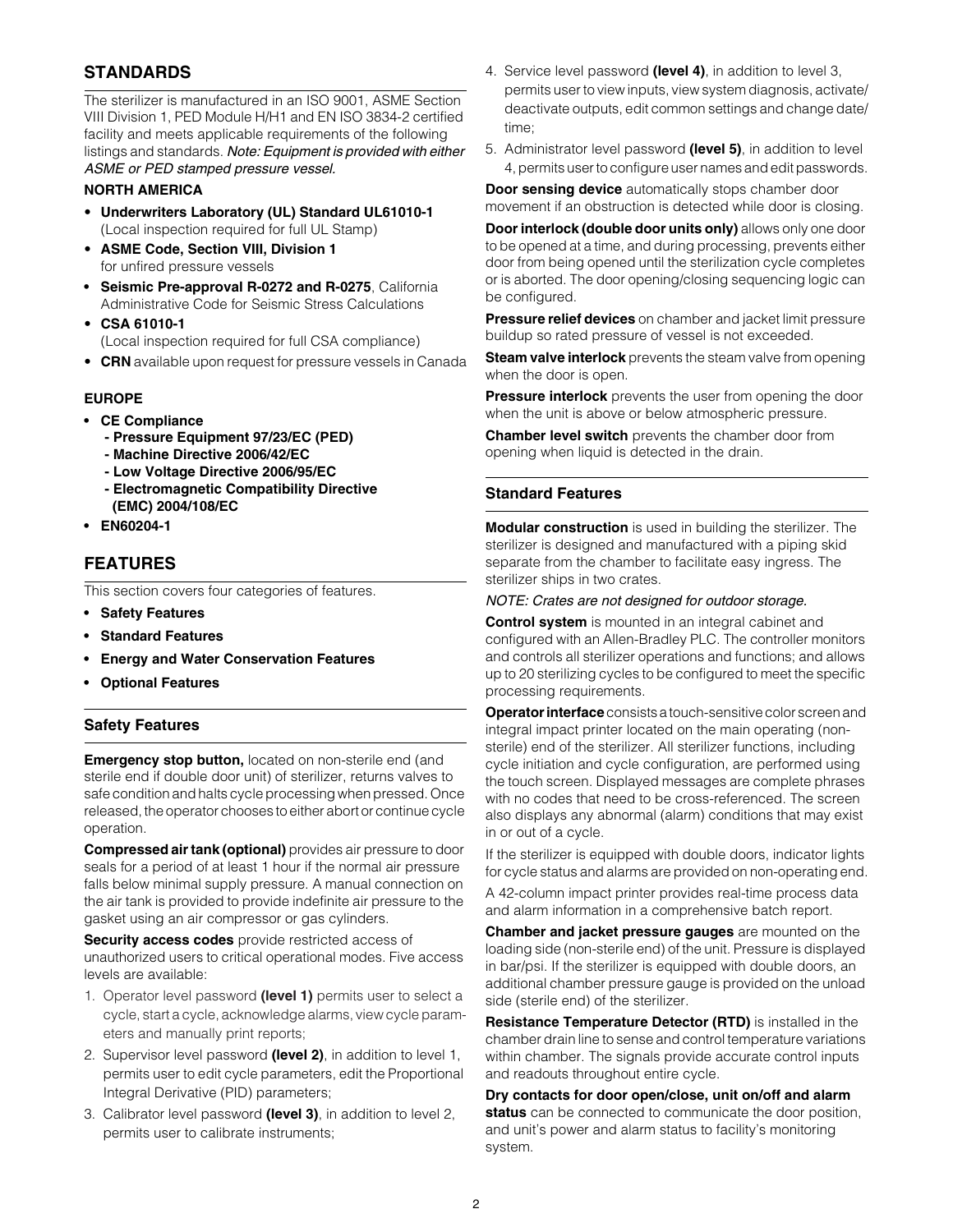**Steam bleed** supplies constant steam flow across chamber RTD to ensure even chamber temperature distribution.

**Horizontal sliding doors** use air to activate the door gasket during sterilization runs and stand by. The doors are operated from buttons on the control panel. When a cycle completes, the gasket retracts under vacuum into a machined groove in the sterilizer end frame.

*NOTE*: *As an alternative, for AMSCO LSS sterilizers (models 9, 12 and 15 only) power-assisted hinged doors can be provided for both floorand pit-mounted versions\** 

*For sterilizers installed in a pit, the door is elevated from the pit and locking mechanisms are engaged underneath the door and under each hinge to ensure safe operation.* 

*Hinges for door can be mounted on either side of sterilizer, opposite the control. The door is sealed with an active air-backed gasket.*

**Equipment documentation package** includes one copy of the user manual. The manual includes an operator section, maintenance section, equipment drawing, process and instrumentation diagram (P & ID), electrical drawings, mechanical/electrical parts list, spare parts list, component cut sheets, factory test certificate, and pressure vessel certificate.

**Calibration** is provided through the control panel to all system temperature and pressure channels. Calibration is performed in the Calibration mode, accessible through the touch-screen display, and accomplished using external temperature and pressure sources. The control system provides a printed record of all calibration data for verification of current readings.

#### **Energy and Water Conservation Features**

**Water Saving Control – Standard** A temperature probe and valve are installed to limit the amount of water used in condensing and cooling effluents from the unit.

**Automatic Utilities Startup/Shutdown – Standard** Used to shut off all utility valves, permitting slow cooling of the entire vessel and load. Programmed and manual restart options are available.

**Cooling Water Saving Package – Optional is designed to** utilize a Customer-supplied closed loop water (tower or chilled) utility to minimize the consumption of the facility's supply water. This is done by *first*, cooling and recirculating the initial charge of vacuum pump seal water through a heat exchanger and back to the break tank, and *second*, cooling the chamber effluent with a heat exchanger.

Water Recycling Package - Optional is designed to recirculate facility-supplied water to cool the vacuum pump. To maintain vacuum efficiency, the control system monitors and determines when to add water. Note that this option can significantly reduce the amount water supplied by the facility; and does not require a closed loop chilled water utility.

**Closed Loop Cascade Jacket Cooling – Optional**. Jacket steam effluent is captured and condensed using closed loop chilled or tower water, then re-circulated to cascade over the chamber to assist in cooling chamber for liquid loads, saving up to 3000 liters of water over standard jacket cooling option.

### **Optional Features**

#### **Operator interface control function – both sides**

**(double door units only)** permits operator to view, select and initiate cycles from an operator interface panel located on sterilizer sterile (non-operating) side.

**Mirror construction** reverses standard positioning of sterilizer chamber and service area. With mirror construction, as viewed from operating end, sterilizer chamber is relocated to right side and service side is relocated to left side. Standard configuration is chamber on left and service on right side (as viewed from the operating side).

**Air differential seal (sterile or non-sterile side)** is fabricated from AISI 304 stainless steel, and is affixed to load end or unload end. Adjustable interface panels are provided at top, bottom and sides, with silicone gasket to seal unit system to facility structure. Seal is designed to maintain room air differential pressure and can be used with some BSL-3 applications.

**Supervisory Control and Data Acquisition (SCADA) Data Exchange Table** allows user to monitor all real time process data via Ethernet connection. The External Communication Specification defines the data tables and memory variables for SCADA system.

*NOTE: This option does not provide configuration of data communication. Specific communication format can be provided if agreed and priced separately.*

**Bioseal (BSL-3/BSL-4 environment)** is located on sterilizer load (non-operating) end to prevent passage of airborne microorganisms from one classified area to another. Seal is used most often in Bio Safety Level 3 (BSL-3) and Bio Safety Level 4 (BSL-4) applications. Seal is constructed of AISI 304 stainless steel seal-welded to chamber. A 304 stainless-steel wall flange and rubber gasket with bolted clamp assembly is provided to complete the seal. As an option, seal can be leak tested with helium or pressure decay tested with air.

**Side/Back enclosure panels** are installed on the right and/or left side or back of the sterilizer framework as specified. The side panels are constructed from AISI 304 stainless steel.

**Utility shutoff valves** include manual valves on incoming utilities for shut off and isolation during maintenance.

**Probe for load temperature.** A load probe (optional) can be placed in product during sterilization cycle for controlling and monitoring purposes. The load probe option is required for monitoring the temperature of liquid loads in the standard liquid cycle, and is important in regard to the lethality factor  $(F_0)$ . Unit can be controlled using  $(F_0)$  with this option.

**Steam Pressure Reducing Valve (PRV)** uses a non-sanitary PRV to limit the incoming steam pressure to the pressure vessel design requirements (if steam pressure is higher than 3.1 bar [45 psig]).

**Self Cleaning Drain Strainer**. With this option the drain line is fitted with a drain strainer with valve on the strainer clean-out screen. During fast exhaust the strainer is cleaned of debris using steam flow.

**Chamber Polish Ra < 0.6 µm (25 µ-in)** Instead of standard glass bead satin finish, inner chamber walls and doors are mechanically polished to minimum Ra 0.6 µm or better. All chamber welds are ground smooth with this option.

<sup>\*</sup>*Refer to table on page 7 in regard to model numbers and associated chamber sizes.*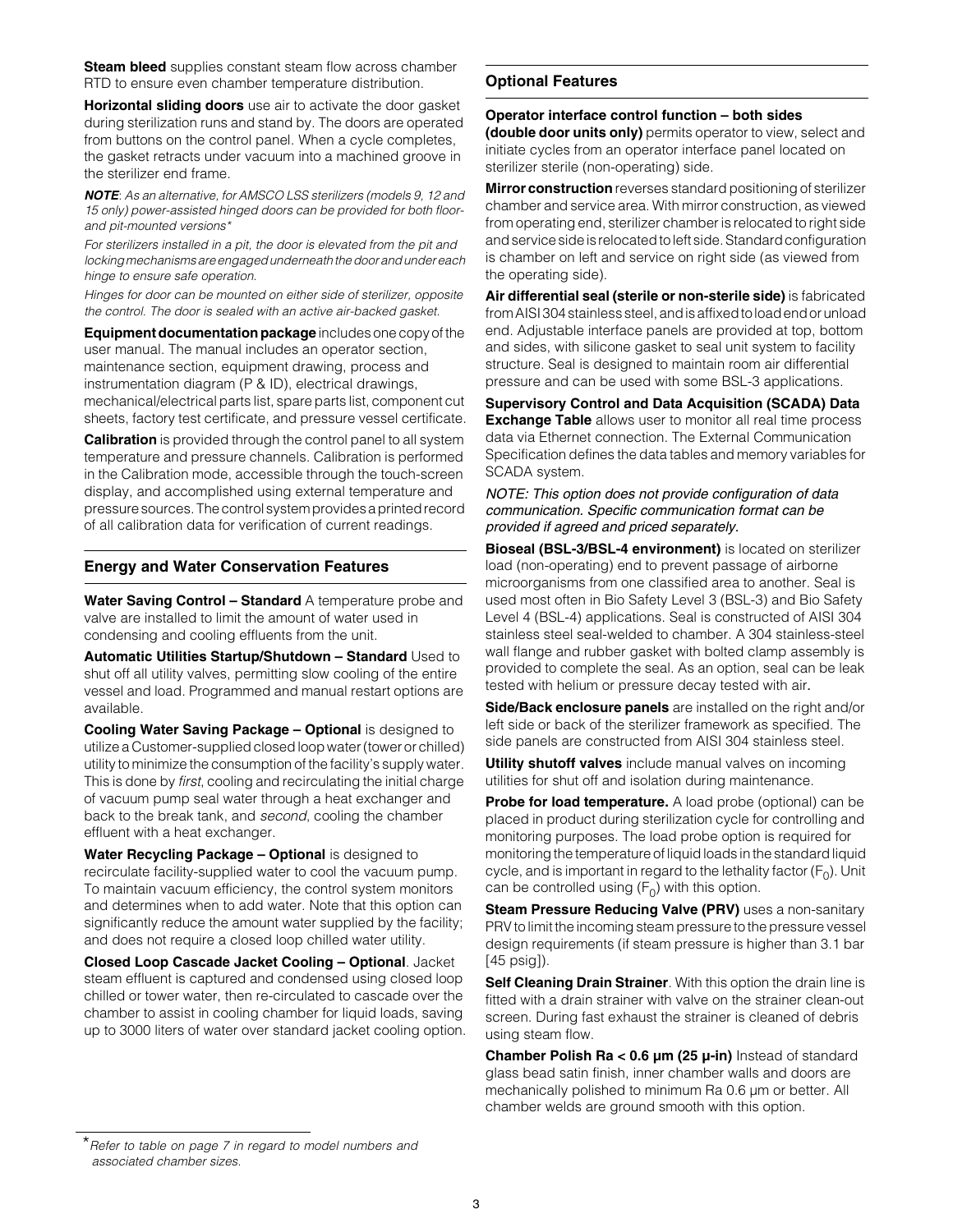**Plant Steam Condensate Return (Jacket)** Steam condensate pipe from jacket is configured to interface with Customer supplied condensate collection system. The option includes return piping to edge of skid and a steam trap.

**Chamber tracks** (located on the floor of the sterilizer chamber) are designed and positioned to allow easier loading of the loading cart. Tracks are sized and fixed for STERIS carts.

**Seismic Tie-down Kit** provides restraints, along with an anchoring report in conformance with the current seismic Zone 4 requirements of the California building code.

**Rub Rails** Rub rails are fitted to the sides of the chamber to guide carts and to protect the sides of the chamber. This option is recommended when chamber tracks are not provided.

**Stainless-Steel Steam Valve for Clean Steam** The standard bronze steam valves are replaced with stainless-steel steam valves, allowing use of clean steam.

**Utility Supervision and Monitoring** This option provides pressure switches and local monitoring pressure gauges for steam, domestic water, and compressed air lines. The following alarms will occur if operation conditions are not met:

- Compressed Air Pressure Low
- Water Pressure Low
- Steam Pressure Low

**VHP Ready (for portable VHP Sterilizer)** includes ports and control interface to allow use of a portable VHP sterilizer to sterilize heat labile products when the sterilizer chamber is not being used for steam sterilization. This option uses the STERIS VHP<sup>®</sup> 1000 ED sterilizer, sold separately.

**USB Port (for Cycle Data Download)** allows downloading cycle data in electronic TXT format from the operator interface.

**ProConnect® Technical Support Services** - Maximize operational efficiencies with secure, internet-based, real-time equipment monitoring. Data from your equipment is used by STERIS to provide pro-active Customer alert notifications, technical support, and predictive maintenance. Online parts ordering, equipment performance dashboards, and online service scheduling at steris.com is also available. (ProConnect Technical Support Services is available in U.S. and Canada only.) Refer to Tech Data sheet SD983, *ProConnect Technical Support Services*, for details.

**Factory Acceptance Tests (FAT)** - The following two FAT options are available:

- **Customer Attended FAT.** This option includes factory time for Customer to witness FAT and FAT document. Price includes two days of testing, but does not include travel expenses. This option adds one week to the quoted ship date.
- **FAT Procedures and Results.** This option includes detailed factory test procedures and results. Factory tests include cycle test, critical alarm tests, and document verification.

# **CYCLE DESCRIPTION**

The sterilizer is factory-programmed with the following standard process cycles and with all optional cycle(s) selected at time of order.

## **Standard Cycles**

**Prevacuum, Gravity and Liquid Cycle** The pre-vacuum cycle is a **standard** high vacuum cycle provided for sterilization of all dry goods and porous loads at 110-135°C (230-275°F). Preconditioning includes an air-removal phase using vacuum and steam pulses. Alternatively, preconditioning can use gravity removal. Gravity removal removes air from the chamber by introducing steam to force the air out through the drain line system.

The liquid cycle is provided for the sterilization of liquids and media in vented borosilicate glass or metal containers at 110-135°C (230-275°F). Liquid cycle post-conditioning can use slow exhaust or air over-pressure. Liquid cycle slow exhaust rates are user adjustable to minimize liquid loss. Air-over-pressure uses sterile air to prevent liquid from boiling during the cooling phase and minimizes liquid loss. Jacket steam is vented during cooling but cooling water is not circulated in the jacket. One load probe is required for liquid cycle.

Sterilization can be accomplished using an optional  $F_0$  mode. Drying can be accomplished by fast exhaust, deep vacuum or vacuum pulsing. Pre-vacuum and post-vacuum pulses are programmable.

**Leak Test** is a **standard** test provided for verification of chamber and piping integrity. Test parameters are userconfigurable. Default values for the leak rate test may be used, or specific leak rate test parameters may be configured in accordance with the Customer's Standard Operating Procedure (SOP).

**Warm-Up Cycle** is used to warm up the unit prior to Bowie-Dick test or running standard cycles after long shut-down period.

**Bowie-Dick Test** tests 121°C (250°F) prevacuum cycle for verification of effective air removal in chamber and load during testing. Test cycle determines if even and rapid steam penetration into test load has occurred. The cycle is preprogrammed per parameters set by the manufacturer of the Bowie-Dick Test pack.

# **Optional Cycles**

# **Air-Over Pressure with Liquid Jacket Cooling** is an **optional**

cycle designed to efficiently process liquid products packaged in either vented or non-vented (rigid) containers that require fast cooling during the post conditioning phase. The cooling phase is designed to cool the chamber by flowing cooling water through the jacket with simultaneous air over-pressurization in the chamber to minimize liquid loss. This process cools the load and prevents the product from boiling. Sterilizers that have this option also include the standard cycles (Pre-vac, gravity, and liquid). Note that one load probe is provided for use with the Air-Over Pressure with Liquid Jacket Cooling cycle.

*NOTE: The Liquid Air Cooling Cycle with Jacket Cooling is not available with Decontamination Cycle.*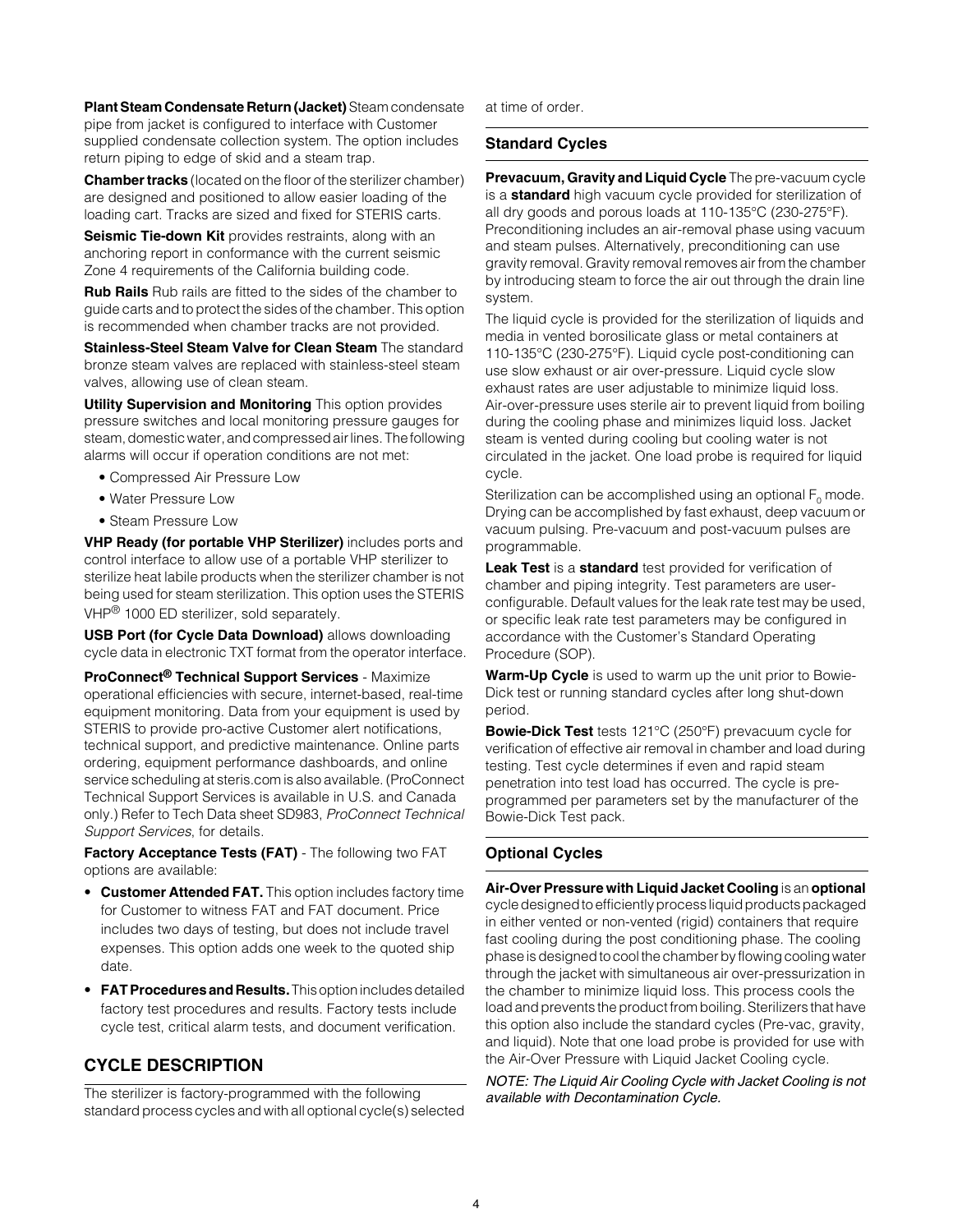**Effluent Decontamination Cycle** is an **optional** cycle used in situations where the chamber condensate may be contaminated and cannot be drained before sterilization is complete. During this cycle, steam is introduced into the chamber through the drain line, and all effluent is sterilized before discharge. Additionally the preconditioning phase uses vacuum pulses pulled through a dedicated 0.2 micron decontamination filter. The filter is automatically sterilized during the cycle. Sterilizers that have this option also include the standard cycles (Pre-vac, gravity, and liquid).

**Effluent Decontamination Cycle with VIRASURE**™

**Air Decontamination System**. This **optional** cycle includes VIRASURE Air Decontamination System to ensure sterilization of air and steam removed from the chamber during the preconditioning of the decontamination cycle. The air decontamination system uses an electrically heated stainless steel element design. The unit creates a torturous path at a high temperature to destroy living organisms and break down endotoxins, and provides redundant protection by means of a heated 0.1 micron stainless-steel strainer. The hot sterile air is cooled prior to flowing into the vacuum pump. Sterilizers with this option also include standard cycles (Pre-vac, gravity, and liquid).

# **CONSTRUCTION**

## **Pressure Vessel**

The standard chamber pressure vessel is a fully jacketed-type that meets ASME or PED pressure vessel codes. The pressure vessel inner shell (chamber) and outer shell (jacket) are designed to withstand operating pressures from full vacuum to 3.1 bar (45 psig). The chamber is constructed of AISI 316L stainless steel. The chamber interior is glass-beaded to a fine finish.

In regard to insulation, the outer shell of the 304 stainless-steel jacket is covered with a two inch thick blanket of mineral wool, held in place by an aluminum cover.

The steam-supply openings, inside the chamber, are shielded by a baffle to evenly distribute the steam as it enters the chamber. A 63 mm (2-1/2") chamber penetration with TRI-CLAMP®1 connections is provided for validation purposes.

## **Chamber Door(s)**

The door is constructed of AISI 316L stainless steel and insulated with mineral wool to reduce surface temperature of the stainless-steel door cover. The door is equipped with a onepiece, silicone sealing gasket. The gasket is activated by air pressure, and retracted by pulling a vacuum.

## **Vacuum System**

A two-stage, water ring seal-type pump is used for evacuating the sterilizer chamber. The pump can pull to a 3 psia vacuum in five minutes utilizing 20°C (68°F) cooling water.

## **Air Filter**

A 0.2 mm hydrophobic bacteria-retentive filter is used for chamber pressure equalization.

## **Piping**

The process piping for steam and sterile air to chamber, and drain piping up to the first valve, is constructed of AISI 316L stainless steel. All piping connections terminate within the confines of the sterilizer and are accessible from the right side of the sterilizer, when facing non-sterile (operating) end. All stainless-steel piping utilizes welded construction, TRI-CLAMP connections or threaded fittings. Other piping connections are screwed or compressed fittings. Bronze air-actuated valves are used to control the process. Optional stainless-steel valves are available for clean steam. Brass and copper or stainlesssteel piping and components are used for utility water and nonprocess steam lines.

# **MOUNTING ARRANGEMENT**

The sterilizer is designed for freestanding or recessed mounting through one or two walls. All sterilizer components are integrally mounted within the sterilizer confines of the footprints. Each sterilizer is equipped with adjustable leveling legs. Floor mounting or pit mounting is available.

# **ACCESSORIES**

**Loading cart** is 316L electro-polished stainless steel with casters and removable shelves. Shelf spacing is in150 mm (6") increments. Loading carts come in full or half size lengths.

**Half-Length Cart** is a loading cart manufactured to be half the length of the standard loading cart. The size of the half-length cart varies according to the chamber size. Includes one wire shelf.

**Shelves for loading cart.** Adjustable shelves can be added to accommodate various loads.

**Spare parts kit** containing selected mechanical and electrical components is provided. The kit includes a two year supply (with normal maintenance and operation of the sterilizer) of these selected items.

#### **Feed-Through Assembly for 36 Thermocouples** -

As standard, the sterilizer is provided with one capped 63 mm (2-1/2") TRI-CLAMP chamber penetration for Customer validation purposes. The feed-through option provides one feed-through assembly for thirty-six thermocouples. The feedthrough interfaces with the TRI-CLAMP chamber penetration, enabling insertion of thermocouples into the chamber. The TRI-CLAMP connection is made of AISI 316 L stainless steel.

# **PREVENTIVE MAINTENANCE**

A global network of skilled service specialists can provide periodic inspections and adjustments to help assure low-cost peak performance. STERIS representatives can provide information regarding annual maintenance agreements.

*<sup>1.</sup> TRI-CLAMP® is a registered trademark of ALFA LAVAL, INC.*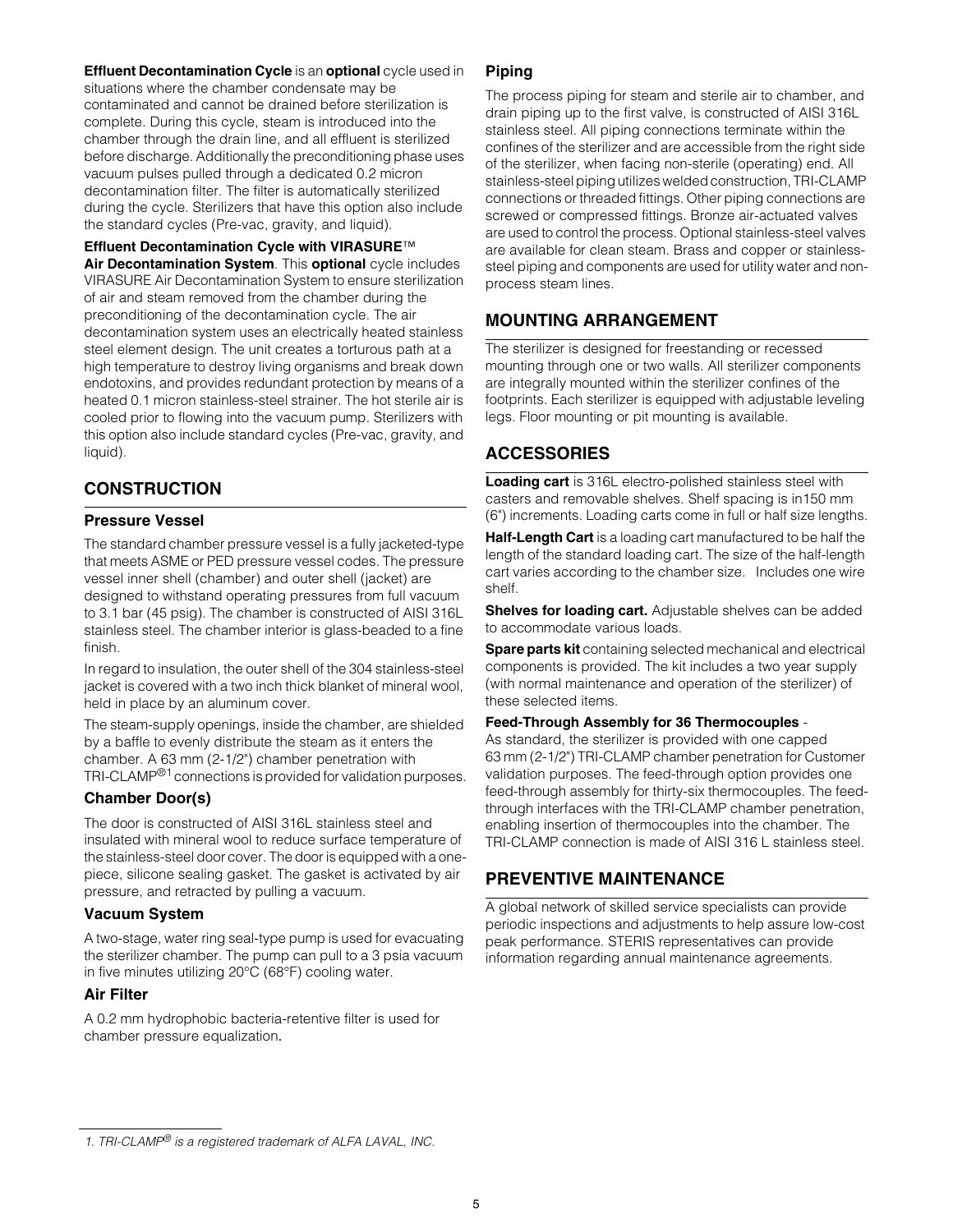

*5 - For Bioseal BSL-3/BSL-4, the operating end becomes the unload side and the non-operating end becomes the load side.*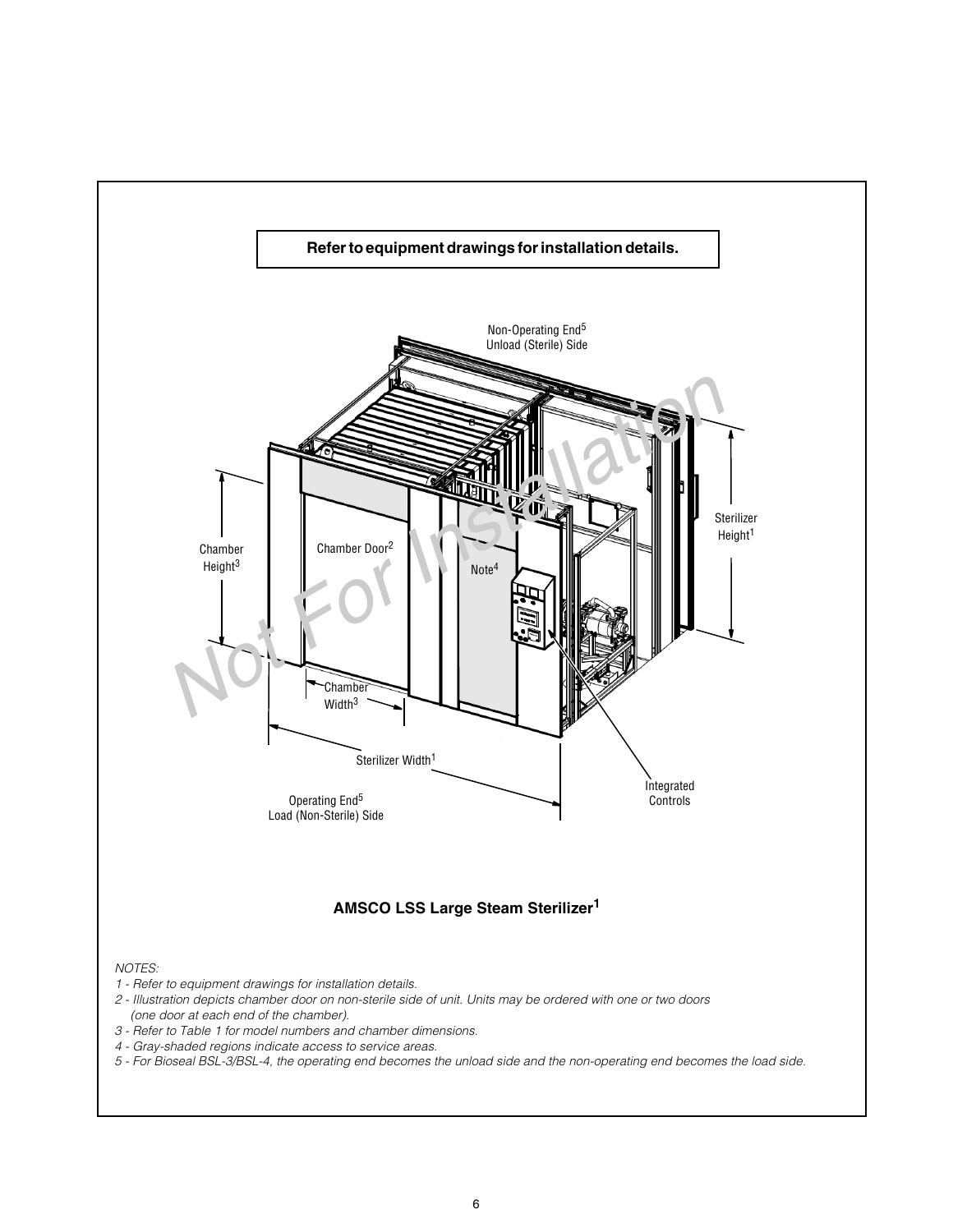| <b>LSS Model Number*</b> | <b>Internal Chamber Width and Height</b><br>$W \times H - mm$ (inches) | Internal Chamber Depth |
|--------------------------|------------------------------------------------------------------------|------------------------|
| <b>LSS 91521</b>         | 950 x 1550 mm<br>$(37 \times 61^{\circ})$                              | 2150 mm<br>(85")       |
| LSS 91821                | 950 x 1850 mm<br>$(37 \times 73^{\circ})$                              | 2150 mm<br>(85")       |
| LSS 92121                | 950 x 2150 mm<br>$(37 \times 85^{\circ})$                              | 2150 mm<br>(85")       |
| LSS 121821               | 1250 x 1850 mm<br>$(49 \times 73^{\circ})$                             | 2150 mm<br>(85")       |
| LSS 122121               | 1250 x 2150 mm<br>$(49 \times 85)$                                     | 2150 mm<br>(85")       |
| LSS 152121               | 1550 x 2150 mm<br>$(51 \times 85^{\circ})$                             | 2150 mm<br>(85")       |
| LSS 182121               | 1850 x 2150 mm<br>$(73 \times 85^{\circ})$                             | 2150 mm<br>(85")       |

## **Table 1. AMSCO LSS Large Steam Sterilizer Chamber Dimensions**

\*Additional sizes are available, please consult your local sales representative for details. See equipment drawings for load dimensions.

**Note:** Refer to equipment and installation drawings for Utility Usage Summary.

| <b>Key to LSS Model Numbers</b> |               |  |
|---------------------------------|---------------|--|
|                                 | 950 mm (37")  |  |
| 12                              | 1250 mm (49") |  |
| 15                              | 1550 mm (61") |  |
| 18                              | 1850 mm (73") |  |
| 21                              | 2150 mm (85") |  |
| 24                              | 2450 mm (96") |  |

# Example: LSS Chamber Size 12 21 21 Internal Chamber Width =  $1250$  mm (49") Internal Chamber Height = 2150 mm (85") Internal Chamber Depth =  $2150$  mm (85") -